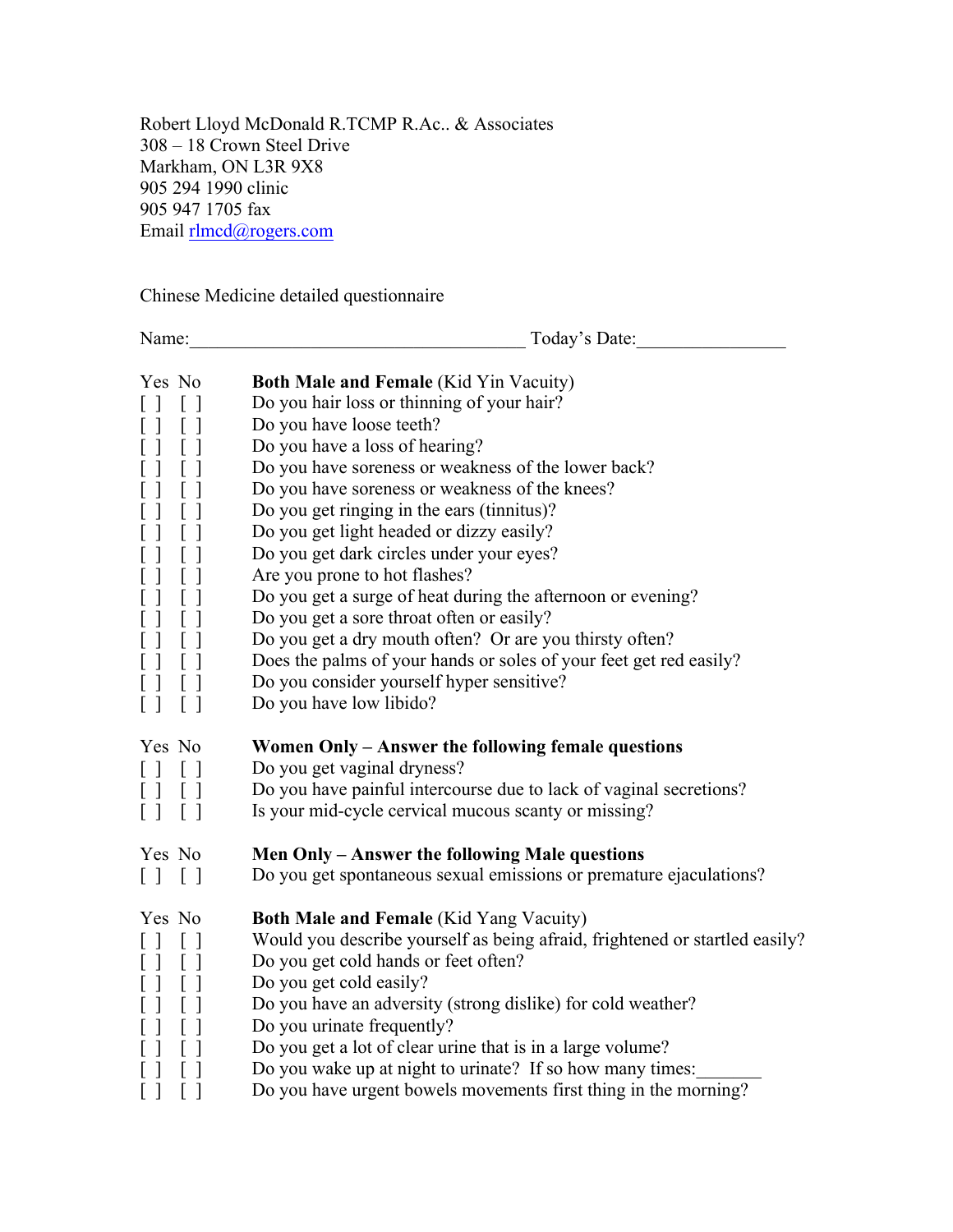| Yes No<br>$\left[ \right]$<br>$\Box$<br>$\Box$<br>$[\ ]$<br>$\begin{bmatrix} \end{bmatrix}$<br>$\Box$<br>$\Box$<br>$\Box$                                                                                                                                                                                                                                                                    | Women Only – Answer the following female questions<br>Do you have pre-menstrual lower back pain?<br>Do you have profuse white or clear vaginal secretions (discharge)?<br>Does your menstrual blood tend to be dull (not bright) in colour?<br>Do you feel cold cramps during your period that respond well to heat?                                                                                                                                                                                                                                                                                                                                                                                                                                                                                                                                                                                                                                                                                                                                         |
|----------------------------------------------------------------------------------------------------------------------------------------------------------------------------------------------------------------------------------------------------------------------------------------------------------------------------------------------------------------------------------------------|--------------------------------------------------------------------------------------------------------------------------------------------------------------------------------------------------------------------------------------------------------------------------------------------------------------------------------------------------------------------------------------------------------------------------------------------------------------------------------------------------------------------------------------------------------------------------------------------------------------------------------------------------------------------------------------------------------------------------------------------------------------------------------------------------------------------------------------------------------------------------------------------------------------------------------------------------------------------------------------------------------------------------------------------------------------|
| Yes No<br>$\lfloor \ \rfloor$<br>$[\ ]$<br>$\perp$<br>$[\ ]$<br>$\perp$<br>$\perp$<br>$\perp$<br>$\Box$<br>$\begin{bmatrix} 1 \end{bmatrix}$<br>$\Box$<br>$[\ ]$<br>  1<br>$\begin{bmatrix} 1 \end{bmatrix}$<br>$\perp$<br>$\lceil$ $\rceil$<br>$\Box$<br>$\Box$<br>l J<br>$\perp$<br>$\perp$<br>$\lfloor \ \rfloor$<br>$\perp$<br>$\begin{bmatrix} 1 \end{bmatrix}$<br>$\Box$<br>$\lceil$ 1 | <b>Both Male and Female (Spleen Vacuity)</b><br>Are you often tired?<br>Do you have a poor appetite?<br>After a meal do you feel tired or want to sleep?<br>Do you feel bloated after eating a meal?<br>Do you crave sweets?<br>Do you get loose stool or diarrhea often?<br>Do you get abdominal pain often?<br>Do you have difficulty digesting certain foods? If so what:<br>Do you get a cold nose easily?<br>Are you prone to feeling heaviness of your body? Is so where:<br>Are you prone to feeling as if your brain is in a fog?<br>Do you bruise easily?<br>Do you think you have poor circulation?<br>Do you have varicose veins?<br>Are you lacking strength in your arms or legs?<br>Are you lacking in exercise?<br>Are you prone to worry or over thinking / analyzing?<br>Have you been diagnosed with low blood pressure?<br>Do you sweat a lot without exerting yourself?<br>When you stand up quickly do you get dizzy, light headed or see spots?<br>Do you get sick often?<br>Have you been diagnosed with a low thyroid? (hypothyroid) |
| $\perp$<br>U<br>$\left[\begin{array}{c}1\end{array}\right]$<br>$[ \ ]$                                                                                                                                                                                                                                                                                                                       | Have you been diagnosed with anemia?<br>Do you think your complexion is pale? Or Pale yellowish?<br>Do you have hemorrhoids? Any history of polyps?                                                                                                                                                                                                                                                                                                                                                                                                                                                                                                                                                                                                                                                                                                                                                                                                                                                                                                          |
| Yes No                                                                                                                                                                                                                                                                                                                                                                                       | Women Only – Answer the following female questions<br>Is your menstruation thin, watery, profuse, or pinkish in colour?<br>Are you more tired around ovulation or menstruation?<br>Do you ever spot a few days or more before your period comes?<br>Have you ever been diagnosed with uterine prolapse?<br>During your period do you get a bearing down sensation in your uterus?                                                                                                                                                                                                                                                                                                                                                                                                                                                                                                                                                                                                                                                                            |
| Yes No                                                                                                                                                                                                                                                                                                                                                                                       | <b>Both Male and Female (Blood Vacuity)</b><br>Do you have dry skin?<br>Are you prone to getting chapped lips?<br>Are your fingernails or toenails brittle?                                                                                                                                                                                                                                                                                                                                                                                                                                                                                                                                                                                                                                                                                                                                                                                                                                                                                                  |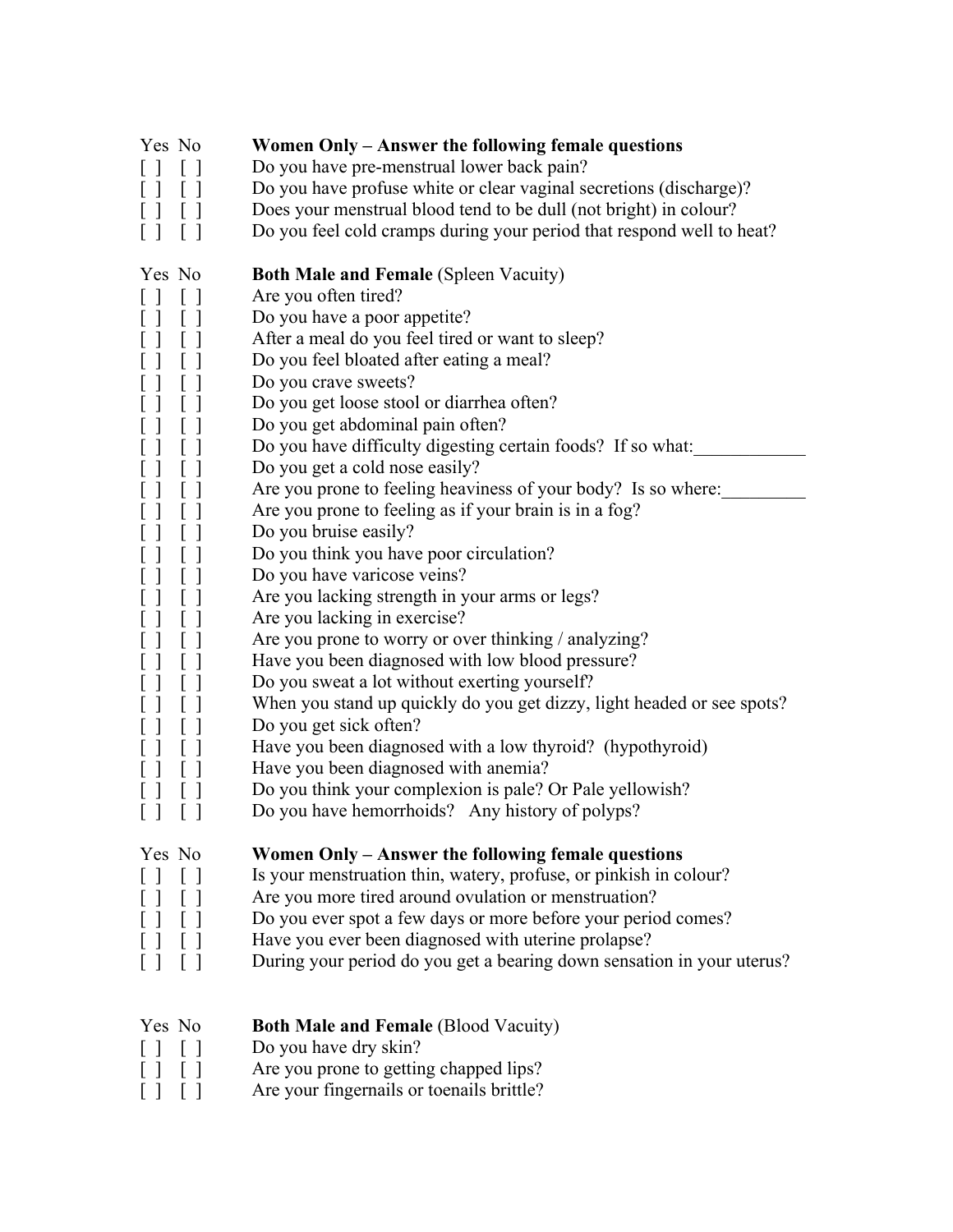| $\Box$<br>$[\ ]$<br>$[\ ]$<br>$\left[ \begin{array}{c} \end{array} \right]$<br>$\begin{bmatrix} 1 \end{bmatrix}$                                                                                                                                                                                                                                                                                                                                                                                                                                                                                                                                      | Are you losing hair on your head?<br>Is your hair dry, brittle or with split ends?<br>Do you have diminished night time vision?<br>Are your lips or the inner side of your eye lids pale in colour?                                                                                                                                                                                                                                                                                                                                                                                                                                                                                                                                                                                                                                                               |
|-------------------------------------------------------------------------------------------------------------------------------------------------------------------------------------------------------------------------------------------------------------------------------------------------------------------------------------------------------------------------------------------------------------------------------------------------------------------------------------------------------------------------------------------------------------------------------------------------------------------------------------------------------|-------------------------------------------------------------------------------------------------------------------------------------------------------------------------------------------------------------------------------------------------------------------------------------------------------------------------------------------------------------------------------------------------------------------------------------------------------------------------------------------------------------------------------------------------------------------------------------------------------------------------------------------------------------------------------------------------------------------------------------------------------------------------------------------------------------------------------------------------------------------|
| Yes No<br>$[\ ]\ \ [\ ]$<br>$\begin{bmatrix} 1 & 1 \end{bmatrix}$<br>$\Box$<br>$\Box$                                                                                                                                                                                                                                                                                                                                                                                                                                                                                                                                                                 | Women Only – Answer the following female questions<br>Do you get dizzy or light headed around your period?<br>Do you get night sweats before your period?<br>Are your menses scanty and or late?                                                                                                                                                                                                                                                                                                                                                                                                                                                                                                                                                                                                                                                                  |
| Yes No<br>$\begin{bmatrix} 1 & 1 \\ 1 & 1 \end{bmatrix}$<br>l I<br>$[\ ]\ \ [\ ]$<br>$\Box$<br>$\begin{bmatrix} 1 \end{bmatrix}$<br>$[ \ ]$<br>$\begin{bmatrix} 1 \end{bmatrix}$<br>$\lceil$ $\rceil$<br>$\Box$                                                                                                                                                                                                                                                                                                                                                                                                                                       | <b>Both Male and Female (Blood Stagnation)</b><br>Do you experience periodic numbness of your hands and feet?<br>Do you have varicose or spider veins?<br>Do you have red hemangiomas (cherry red spots) on your skin?<br>Does your complexion appear dark or "sooty"?<br>Do you have dark spots in your eyes?<br>Have you been diagnosed with any vascular problems or blood clotting?<br>Do you get cramps or pain at night or in the evening in the same location?                                                                                                                                                                                                                                                                                                                                                                                             |
| Yes No<br>$\lceil$ 1<br>$[\ ]$<br>$\begin{bmatrix} 1 \end{bmatrix}$<br>$\lceil$ 1<br>$\lceil$ 1<br>$\begin{bmatrix} 1 \end{bmatrix}$<br>$[ \ ] \ [ \ ]$<br>$\lceil$ 1<br>$\lceil$ $\rceil$                                                                                                                                                                                                                                                                                                                                                                                                                                                            | Women Only – Answer the following female questions<br>Is your menstrual flow ever dark red, brown or black in colour?<br>Do you experience mid cycle pain around your ovaries?<br>Do you have painful, unmovable breast lumps?<br>Do you have piercing or stabbing menstrual cramps?<br>Does your menstrual blood contain clots?<br>Have you ever been diagnosed with endometriosis or uterine fibroids?<br>Is your lower abdomen tender to palpation (resists touch)?<br>Can you feel any abnormal lumps in your lower abdomen?                                                                                                                                                                                                                                                                                                                                  |
| Yes No<br>$\begin{array}{c} \fbox{)} \quad \quad \textcolor{blue}{\mathstrut} \quad \quad \textcolor{blue}{\mathstrut} \quad \quad \textcolor{blue}{\mathstrut} \quad \quad \textcolor{blue}{\mathstrut} \quad \quad \textcolor{blue}{\mathstrut} \quad \quad \textcolor{blue}{\mathstrut} \quad \quad \textcolor{blue}{\mathstrut} \quad \quad \textcolor{blue}{\mathstrut} \quad \quad \textcolor{blue}{\mathstrut} \quad \quad \textcolor{blue}{\mathstrut} \quad \quad \textcolor{blue}{\mathstrut} \quad \quad \textcolor{blue}{\mathstrut} \quad \quad \textcolor{blue}{\mathstrut} \quad \quad \textcolor{blue}{\mathstr$<br>$[ \ ]$<br>$\Box$ | <b>Both Male and Female</b> (Liver Depression Qi Stagnation)<br>Are you prone to emotional depression?<br>Are you prone to irritability, anger and or rage?<br>Do you suffer from moodiness / mood swings / feelings of frustration?<br>Do you have difficulty falling asleep at night?<br>Do you experience heart burn?<br>Do you wake up with a bitter taste in your mouth?<br>Do you get distension or fullness in your abdomen?<br>Do you suffer from excess tension?<br>Do you get muscle spasms, cramps or twitches?<br>Do you get pain / tightness / aching of the diaphragm or lower rib cage?<br>Do you get gas pains, tension in the stomach or intestines (bowls)?<br>Do you get brittle or ridged nails?<br>Do you get a lot of rectal gas?<br>Do you feel unfinished after taking a bowl movement?<br>Do you lack a sense of direction in your life? |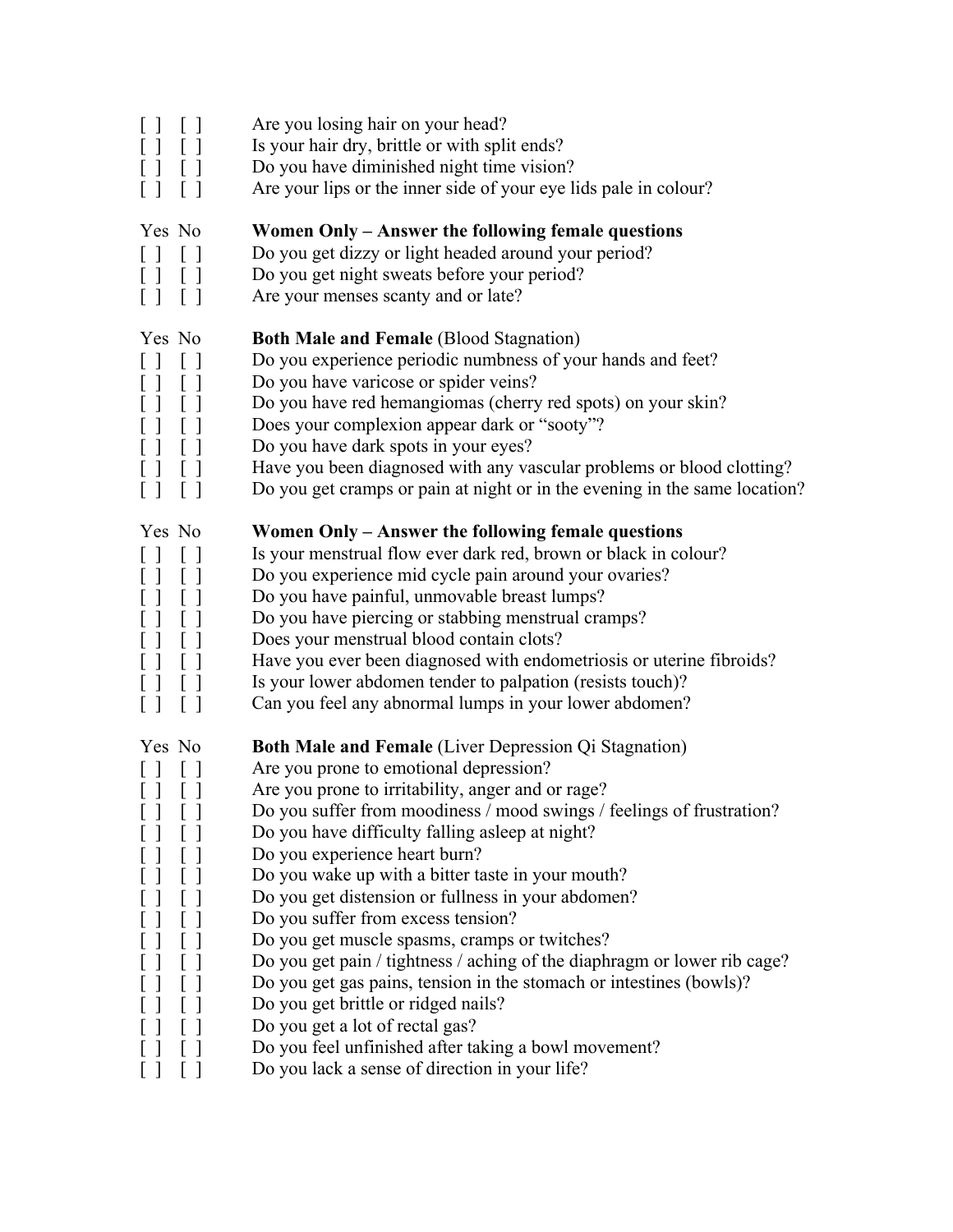| Yes No                                                                             | Women Only - Answer the following female questions                     |
|------------------------------------------------------------------------------------|------------------------------------------------------------------------|
| $\Box$<br>ιı                                                                       | When pre-menstrual do you get irritable?                               |
|                                                                                    | Do you feel irritable around ovulation?                                |
|                                                                                    | Does it feel like your ovulation lasts longer than it should?          |
| $\begin{bmatrix} 1 \end{bmatrix}$                                                  | Are your breasts sensitive, sore, or tender at ovulation?              |
| $[\ ]$                                                                             | Do you experience nipple pain or discharge?                            |
|                                                                                    | Do you have a lot of pre-menstrual breast distension or pain?          |
| $\begin{bmatrix} 1 \end{bmatrix}$<br>$\lfloor$ ]                                   | When pre-menstrual, do you become bloated?                             |
| $[\ ]$<br>$\lceil$ 1                                                               | Are your menses painful?                                               |
|                                                                                    | Do you feel your menstrual cramps in the external genitalia?           |
| $\begin{bmatrix} 1 \end{bmatrix}$<br>$\left[ \begin{array}{c} \end{array} \right]$ | Is the menstrual blood thick and dark, or purplish in colour?          |
| Yes No                                                                             | <b>Both Male and Female (Shen Disturbance)</b>                         |
| LΙ                                                                                 | Do you have difficulty falling asleep?                                 |
| U<br>ιI                                                                            | Do you wake up frequently at night?                                    |
| $[\ ]$                                                                             | Do you wake up and trouble falling back to sleep?                      |
|                                                                                    | Do you feel your heart beating in your chest, especially when anxious? |
|                                                                                    | Do you have nightmares?                                                |
| $\Box$                                                                             | Do you seem low in spirit or lacking vitality?                         |
| $[\ ]$                                                                             | Are you prone to agitation or restlessness?                            |
|                                                                                    | Do you get fidgety?                                                    |
| []<br>$\begin{bmatrix} 1 \end{bmatrix}$                                            | Do you get easily moved to tears?                                      |
| $[\ ]$                                                                             | Do you always feel like you need more sleep?                           |
|                                                                                    | During sleep do you get vivid or active dreams?                        |
|                                                                                    |                                                                        |
| $[\ ]$                                                                             | Do you get anxious a lot?                                              |
|                                                                                    | Do you have poor memory?                                               |
|                                                                                    | Do you get easily confused or disoriented?                             |
|                                                                                    | Do you have trouble finding the right words?                           |
|                                                                                    | Do you find that you laugh to easy or laugh for no reason?             |
|                                                                                    | Do you get dullness of thought?                                        |
|                                                                                    | Do you perspire or get flushed easily when excited?                    |
| $\lfloor$ $\rfloor$                                                                | When nervous do you get frequent urination or bowel movements?         |
| Yes No                                                                             | <b>Both Male and Female (Internal Heat)</b>                            |
|                                                                                    | Are your mouth and throat usually dry?                                 |
|                                                                                    | Are you thirsty for cold drinks most of the time?                      |
|                                                                                    | Do you often feel warmer than those around you?                        |
|                                                                                    | Do you wake up sweating or have hot flashes?                           |
|                                                                                    | Do you get sores on your tongue or mouth?                              |
|                                                                                    | Do your gums bleed easily?                                             |
|                                                                                    | Do you get red eyes?                                                   |
|                                                                                    |                                                                        |
| Yes No                                                                             | Women Only – Answer the following female questions                     |
|                                                                                    | Do you break out with red acne? Is it worse pre-menstrual: Yes/No      |
|                                                                                    | Do you have a short menstrual cycle?                                   |
|                                                                                    | Is your menstrual flow heavy?                                          |
|                                                                                    |                                                                        |